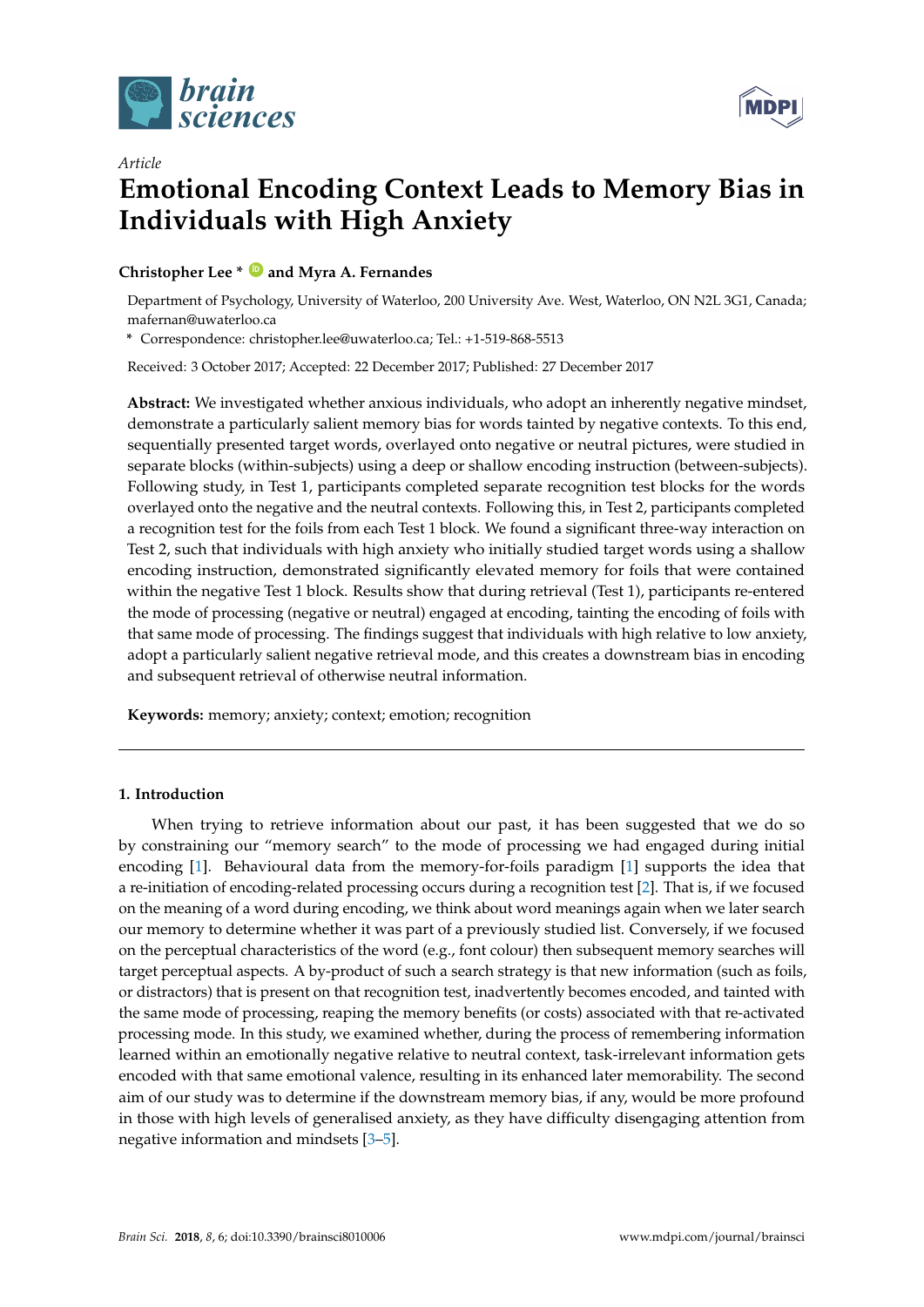#### *1.1. Source-Constrained Retrieval and the Memory-for-Foils Effect*

According to the transfer-appropriate processing principle [\[6\]](#page-9-4), memory retrieval will be best when the processes invoked during retrieval match those undergone during encoding, consistent with these two processes being intimately linked and interdependent. In line with this, in the proceduralist perspective proposed by Kolers [\[7](#page-9-5)[,8\]](#page-9-6)—for review, see [\[9\]](#page-9-7)—encoding and retrieval are seen as overlapping; as such, it becomes difficult, and potentially meaningless, to identify discrete encoding and retrieval phases.

One of the most compelling lines of research demonstrating a link between encoding and retrieval processes is that using the memory-for-foils paradigm developed by Jacoby and colleagues [\[1,](#page-9-0)[10,](#page-9-8)[11\]](#page-9-9). They proposed that when remembering previously encoded information, the mode of processing engaged during initial encoding is brought back online. In their research, they introduced a "memory-for-foils" paradigm in which participants initially studied separate lists of words either under a deep (pleasantness judgment) or shallow (vowel judgment) level of processing. Following study, two recognition tests were administered (Test 1), and participants were told that each corresponded to either the deeply or the shallowly studied target words, intermixed among unique sets of foil (lure) words. Finally, in a third phase, participants were given a surprise recognition test assessing memory for the foil words (Test 2). The critical finding from this paradigm was that participants displayed better recognition for foil words that were derived from the recognition test of deep target words than of shallow target words.

To account for this effect, Jacoby and colleagues proposed that during retrieval (on Test 1) participants re-entered the original encoding mode (i.e., either deep encoding or shallow encoding) throughout that recognition test, so as to constrain their memory search. By re-engaging the encoding mode, at the time of retrieval, the same processing was applied to all words (both the old target words and the foils) on that recognition test. The end result was a benefit to memory on the subsequent recognition test (Test 2) for the foils initially contained within the "deep" recognition test, as compared to the "shallow" test. The benefit of deep processing had been conferred onto the foil words, thus producing a memory advantage for these foils.

If such a "source-constrained retrieval" is indeed occurring, then the "memory-for-foils" effect should be apparent following any number of different encoding manipulations (not just a level of processing one), as long as those modes of processing can be reinstated at the time of retrieval. There have been a number of corroborating studies since 2005, confirming and extending the memory-for-foils paradigm [\[12](#page-9-10)[–15\]](#page-9-11) and providing evidence consistent with the reinstatement of encoding processes at the time of retrieval. Importantly, Danckert, MacLeod, and Fernandes [\[2\]](#page-9-1) showed that another encoding manipulation—other than the standard levels-of-processing manipulation—also produced the memory-for-foils pattern. In their study, imaging the referents of the words during encoding, as opposed to imaging the words transformed from lower to upper case, led to better memory for the foils (on Test 2) that came from the deep than shallow recognition test (i.e., from Test 1).

#### *1.2. Recapitulation and the Reactivation of Neural Representations of Emotional Information*

In related work, initial cognitive processes or neural regions initially active at encoding have been shown to become re-engaged when tested at retrieval, in a process known as recapitulation [\[16,](#page-9-12)[17\]](#page-9-13). In a recent study, Vogelsang, Bonnici, Bergstrom, Ranganath, and Simons [\[18\]](#page-9-14) demonstrated the process of recapitulation using the memory-for-foils paradigm, during which they were in an fMRI scanner. Behavioural results replicated those of previous works. Interestingly, fMRI analysis also revealed that the left inferior frontal gyrus (a region active during a "deep encoding" instruction at encoding and not during a "shallow encoding" instruction) was active for foils that had been presented within a recognition test for deeply-encoded targets. Considering that this area was active during retrieval for deeply encoded words, but not for shallowly encoded words, suggests that constraining retrieval for a particular processing type does indeed reactivate that particular (deep) mode of processing. If the memory-for-foils paradigm can be used to induce recapitulation for words processed using a deep encoding instruction, this paradigm should also induce recapitulation for words encoded with an emotional mode of processing.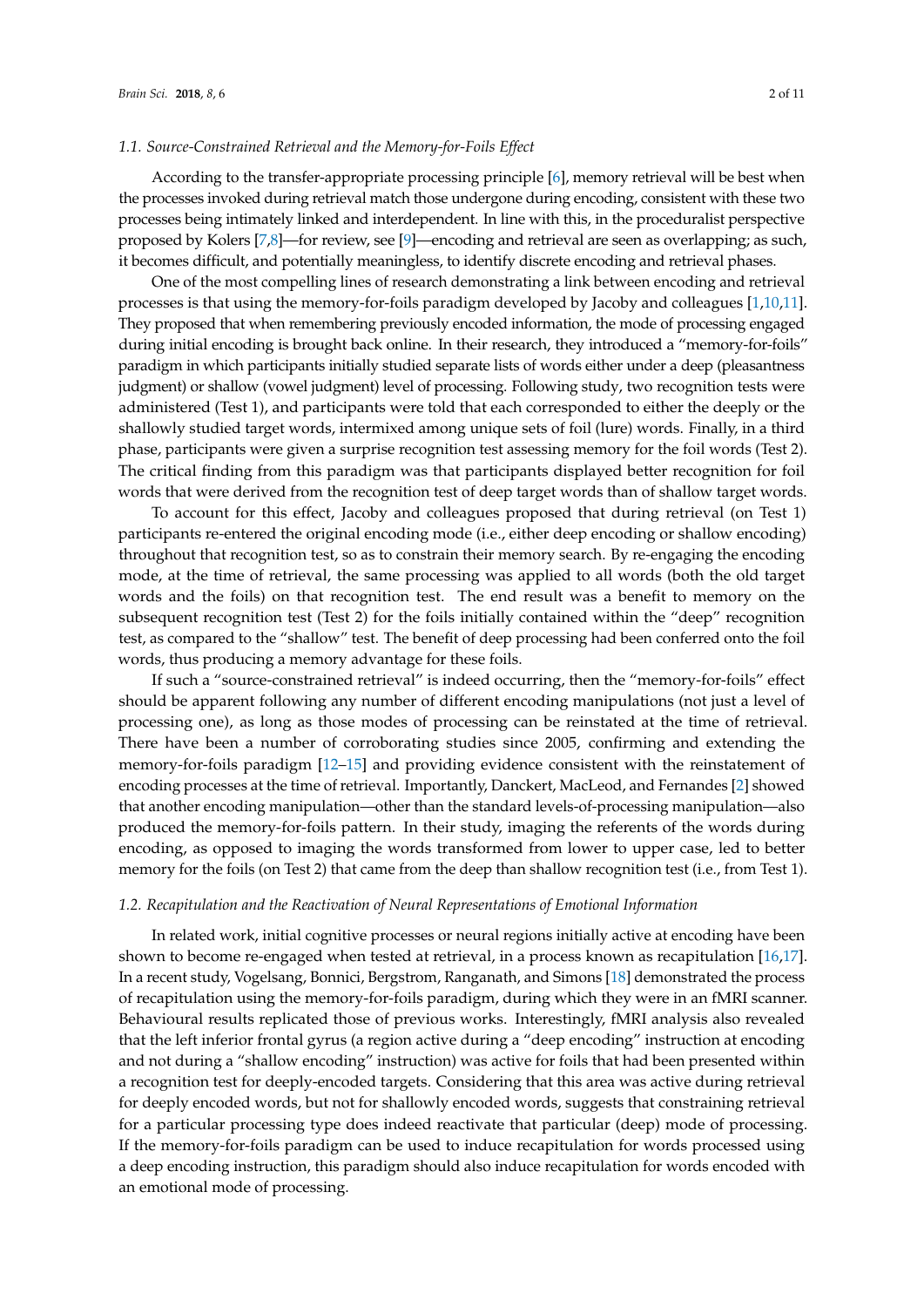One aim of the current study was to determine whether negative visual contexts experienced during an encoding phase for targets could later produce enhanced memory for "foils" present during an initial test for that target information. Numerous studies have demonstrated a memory advantage for content that is of negative emotional valence, whether that content came in the form of pictures, statements, or words [\[19–](#page-9-15)[25\]](#page-10-0). Given this, we reasoned that in the process of remembering information learned within a negative context, task-irrelevant information (the foils from the recognition test) would also be encoded and tagged with that same negative valence; the end result would be enhanced later memorability for these foils relative to foils encountered from a recognition test for neutral-context targets.

In support of our reasoning, Bowen and Kensinger [\[26\]](#page-10-1) have found evidence suggesting a neural explanation for the associated memory advantage. They investigated the influence of emotional valence on recapitulation by pairing neutral words with either negative, positive, or neutral faces or scenes. Participants then completed a recognition test (remember-know-new paradigm) for the words presented alone. Both encoding and retrieval were completed in an fMRI scanner. Results revealed greater overlap in neural regions for words that had been studied in a negative context, as compared to positive and neutral contexts, suggesting the negative mode of processing had been reactivated. The goal of our study was to determine if this reactivated emotional mode of processing would taint incidental information present at time of retrieval.

#### *1.3. Individual Differences in Anxiety and Memory Bias*

The second aim of our study was to determine if the downstream memory bias, if any, would be more profound in those with high levels of anxiety. Among high trait anxiety groups, it has been suggested that negative, threat-relevant stimuli recruit significant attentional resources [\[27](#page-10-2)[–29\]](#page-10-3), and such groups are often characterized by intrusive or pervasive thoughts directed toward the source of anxiety [\[30\]](#page-10-4). Moreover, anxious individuals have demonstrated a tendency to attend to [\[31](#page-10-5)[,32\]](#page-10-6) and difficulty disengaging attention from [\[3–](#page-9-2)[5\]](#page-9-3) negative information. Research on mood-congruent memory [\[33\]](#page-10-7) suggests that information is better remembered if one's current mood matches the valence of the to-be-remembered information. As such, individuals plagued by an inherently negative mindset, such as highly anxious individuals, may have better memory for negative information. Consequently, this negative mindset and directed attention toward negative stimuli may influence the perception of incidental, otherwise neutral, stimuli in the current environment. In turn, negatively-tainted neutral information, such as foil words, may be easier for individuals with high, compared to low, anxiety to remember. In the current study, we adapted Jacoby's memory for foils paradigm to (1) extend the source-constrained retrieval hypothesis to contrast effects derived from a negative versus neutral encoding context; and (2) to determine whether there are individual differences in the degree to which a negative or neutral context can influence subsequent memory for foils. To investigate the latter, we compared performance in individuals classified with high versus low levels of trait anxiety. Such a finding would extend those of other work [\[18,](#page-9-14)[34\]](#page-10-8) by suggesting that neutral information can become associated with, or tainted by, a negative context by virtue of invoking a constrained search of memory. As a consequence, the negatively-tainted information will be more memorable compared to information associated with a neutral context [\[19–](#page-9-15)[21](#page-10-9)[,23–](#page-10-10)[25\]](#page-10-0). Following from previous work conducted by Jacoby and colleagues [\[1,](#page-9-0)[10,](#page-9-8)[11\]](#page-9-9), we also instructed half of the participant group to study words using a deep encoding instruction and the other to study words using a shallow encoding instruction. As a result, our study consisted of two between groups variables, (1) trait anxiety groups; and (2) encoding instruction groups.

Based on past research, we anticipate a memory advantage on Test 1, for words studied in a negative context. Additionally, as a result of being associated with the negative information, a memory advantage may be conferred on the foil words within the negative Test 1 subtest block. As a consequence, recognition performance for the negative foil words, assessed on Test 2, will be higher than for foils derived from the neutral Test 1 subtest.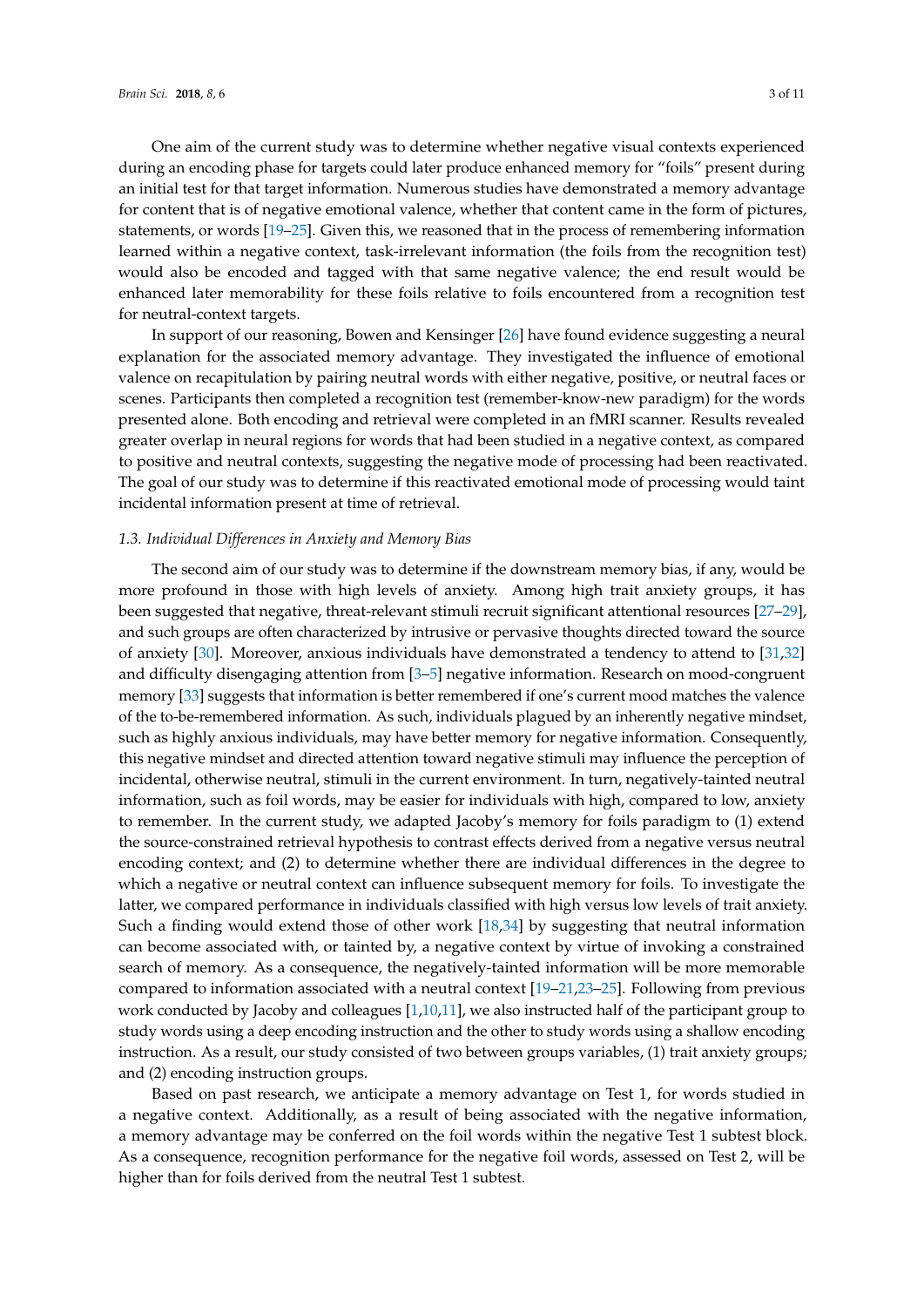#### **2. Materials and Methods**

#### *2.1. Participants Brain Sci.* **2018**, *8*, 6 4 of 11

Eighty undergraduate students from the University of Waterloo (64 females) completed the experiment for partial course credit. Forty participants were randomly assigned to a deep encoding  $\frac{1}{2}$  instruction group (mean age = 19.98 years, SD = 2.03, range = 16–26) and 40 were randomly assigned to a shallow encoding group (mean age =  $20.18$  years,  $SD = 4.50$ , range =  $17-46$ ). Participants were recruited in accordance with ethical guidelines governing the use of humans in research.

All participants completed the Depression Anxiety Stress Scales (DASS) [\[35\]](#page-10-11). The scales contains 42 items, 14 of which are dedicated to measuring each separate construct. An individual item consists recruits, and the materials are instructed to provide a rating indicating how much the statement of a statement that participants are instructed to provide a rating indicating how much the statement relates to them over the past week. Ratings are made on a 4-point scale ranging from  $0$  to 3, where  $0$ represents no relation to the statement, and 3 indicates that the statement relates to them a lot. All participants are instructed to provide a rainty indicating now much the state.

Participants were also divided into two separate groups based on a median of the anxiety ratings for the sample. The median score for anxiety was  $7.5$  (SD = 8.27). Median scores for depression and stress were 4 (SD = 9.18) and 11.5 (SD = 8.99), respectively. Our "high anxiety" group consisted of participants with mean anxiety scores higher than 7.5 (deep encoding group  $N = 20$ , mean anxiety = 15.90, SD = 7.5; shallow encoding group  $N = 20$ , mean anxiety = 14.65, SD = 8.05), and the remainder were categorized into the "low anxiety" group (deep encoding group  $N = 20$ , mean anxiety = 3.20, SD = 2.09; shallow encoding group  $N = 20$ , mean anxiety = 3.35, SD = 2.49). Note that independent sample t-tests revealed no significant difference between the high anxiety  $(t(38) = 0.51, p = 0.62)$  groups who studied words under either a deep or shallow encoding instruction, nor was there a difference between the low anxiety  $(t(38) = 0.21, p = 0.84)$  groups.  $\mu_{\text{max}} = 3.20, 3D = 2.0$ , shahow choding group  $N = 20$ , mean anxiety = 3.35, SD

We conducted independent sample t-tests to determine whether the high and low anxiety groups differed on depression or stress as reported on the DASS. There was a significant difference in mean depression ( $t(78) = 5.31$ ,  $p < 0.001$ ), whereby the high anxiety group (M = 12.83, SD = 10.26) reported a higher depression level than the low anxiety group ( $M = 3.43$ , SD = 4.44). Similarly, there was a significant difference in trait stress levels  $(t(78) = 5.51, p < 0.001$ ), whereby the high anxiety group was a significant difference in trait stress forces  $\langle v_1, v_2 \rangle$  and  $\langle v_1, v_2 \rangle$  is easy, whereby the high ansiety group (M = 8.28, SD = 6.30).  $\alpha$ ,  $\beta$ ,  $\beta$ ,  $\beta$  = 8.84) reported a higher level of stress than the low anxiety group (M = 8.28,  $\beta$ D = 8.

### 2.2. Materials

## 2.2.1. Photos Used as Visual Context *2.2. Materials*

Pictures used as background visual context were taken from the International Affective Picture System (IAPS) [\[36\]](#page-10-12). The IAPS is a database of pictures with normative ratings for valence, arousal, and dominance based on a 9-point Likert scale. Two sets of pictures were created for the study. One set consisted of 36 pictures that were negative in valence ( $M = 2.51$ ,  $SD = 0.46$ ) and the other set consisted of 36 pictures that were neutral in valence ( $M = 5.06$ ,  $SD = 0.56$ ). Normative arousal ratings were matched across the negative (M = 5.01, SD = 0.63) and neutral pictures sets (M = 4.86, SD = 0.73). The selected pictures were re-sized to the dimensions of 11.7 cm  $\times$  8.8 cm from their original size of 26 cm  $\times$  [1](#page-3-0)9.5 cm to fit on the computer monitor. See Figure 1 for sample context picture stimuli.  $26.7$  cm to fit on the computer monitor. See Figure 1 for sample context picture stimulation

<span id="page-3-0"></span>

Figure 1. Sample IAPS picture stimuli of negative (left) and neutral (right) context images.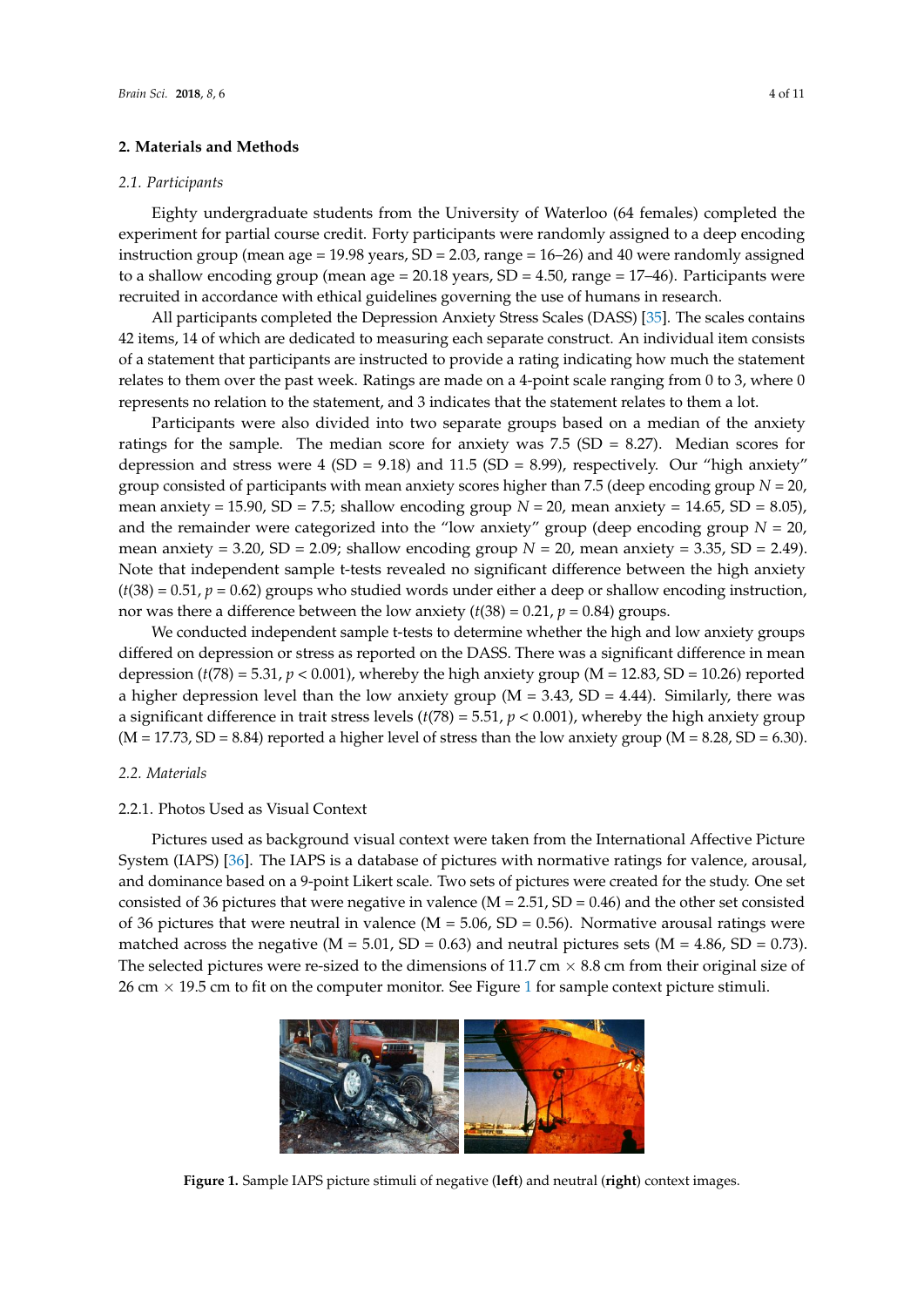#### 2.2.2. Words Used as Targets and Foils

Neutral words were selected from the Affective Norms for English Words database [\[37\]](#page-10-13). The ANEW consists of a set of English words with normative ratings for valence, arousal, and dominance. All words selected from the database were concrete nouns, and neutral in valence. Two unique 36-item word lists were created as the study lists. For Test 1, each of these lists was intermixed among a different set of 36 foil words in separate subtests. A separate, unique set of 72 foils was used as lure words on Test 2. Word lists were matched on normative valence and arousal ratings across the negative (valence  $M = 5.7$ ,  $SD = 1.24$ ; arousal  $M = 4.71$ ,  $SD = 0.87$ ), and neutral (valence  $M = 5.42$ ,  $SD = 1.37$ ; arousal  $M = 4.79$ ,  $SD = 0.82$ ) target lists, and the negative (valence  $M = 5.77$ ,  $SD = 0.96$ , arousal M = 4.52, SD = 0.87) and neutral (valence M = 5.6, SD = 0.86; arousal M = 4.36, SD = 0.86) foil lists.

#### *2.3. Procedure*

Participants completed the experiment individually using a desktop computer (19 inch monitor). Stimulus presentation and response recording were controlled using E-Prime 2.0 (Psychology Software Tools, Inc., Pittsburgh, PA, USA) [\[38\]](#page-10-14). Participants provided signed consent before providing demographic information, including age, gender, years of education, and age that the participant had learned English. Participants then completed the DASS (Psychology Foundation of Australia, Sydney, Australia) [\[35\]](#page-10-11) either as the first or final phase of the experiment to ensure the scales had no influence on test responses. For this scale, each item was displayed on the computer monitor. Participants were given a total of 5 s to respond to each statement with a keypress indicating their endorsement of the statement.

The study consisted of a  $2 \times 2 \times 2$  design, with Encoding Context Valence (negative or neutral) as a within-participant factor, and Encoding Instruction Group (shallow or deep) and Anxiety Group (low or high) as between-participant factors.

#### 2.3.1. Encoding Phase

Participants were presented with a set of 72 words (in 105 point white Sans font with a 0.14 cm black border) overlayed onto individual IAPS pictures (26 cm by 19.5 cm) in sequential trials, and were informed that their memory for the words would later be assessed. The 72 word-picture set was divided into 2 separate sublists, one for words overlayed onto negative IAPS pictures and another for words overlayed onto neutral IAPS pictures. Henceforth, these sublists will be referred to as "negative study words" and "neutral study words". The order in which the sublists were studied was counterbalanced across participants. For each trial, participants were instructed to study each word and to respond to two questions that appeared below the word-context pair, one at a time. For those in the shallow encoding group the first question asked them to indicate whether the word displayed on that trial contained the vowel "a". For the deep encoding group, the first question asked them to indicate whether the word displayed onscreen represented an object that was living or non-living. Responses for each group were made by pressing the A or D key on a QWERTY keyboard. To avoid the possibility that participants could evade or not attend to the picture that was used as a context, participants in both encoding groups also answered a matching question; they indicated, subjectively, whether the word represented an object similar to the contents of the picture (by pressing the 4 or 6 key on the number pad of a QWERTY keyboard). Each question remained on the screen for 4 s, regardless of when the participant responded, thus providing 8 s in total, per study trial. A fixation cross was displayed between each trial for 250 ms.

#### 2.3.2. Intentional Recognition Test 1

Following the Encoding Phase, participants completed an intentional recognition test for words presented alone (i.e., without picture context), divided into two subtests. Each subtest contained either the negative study words or neutral study words as targets, intermixed among a unique set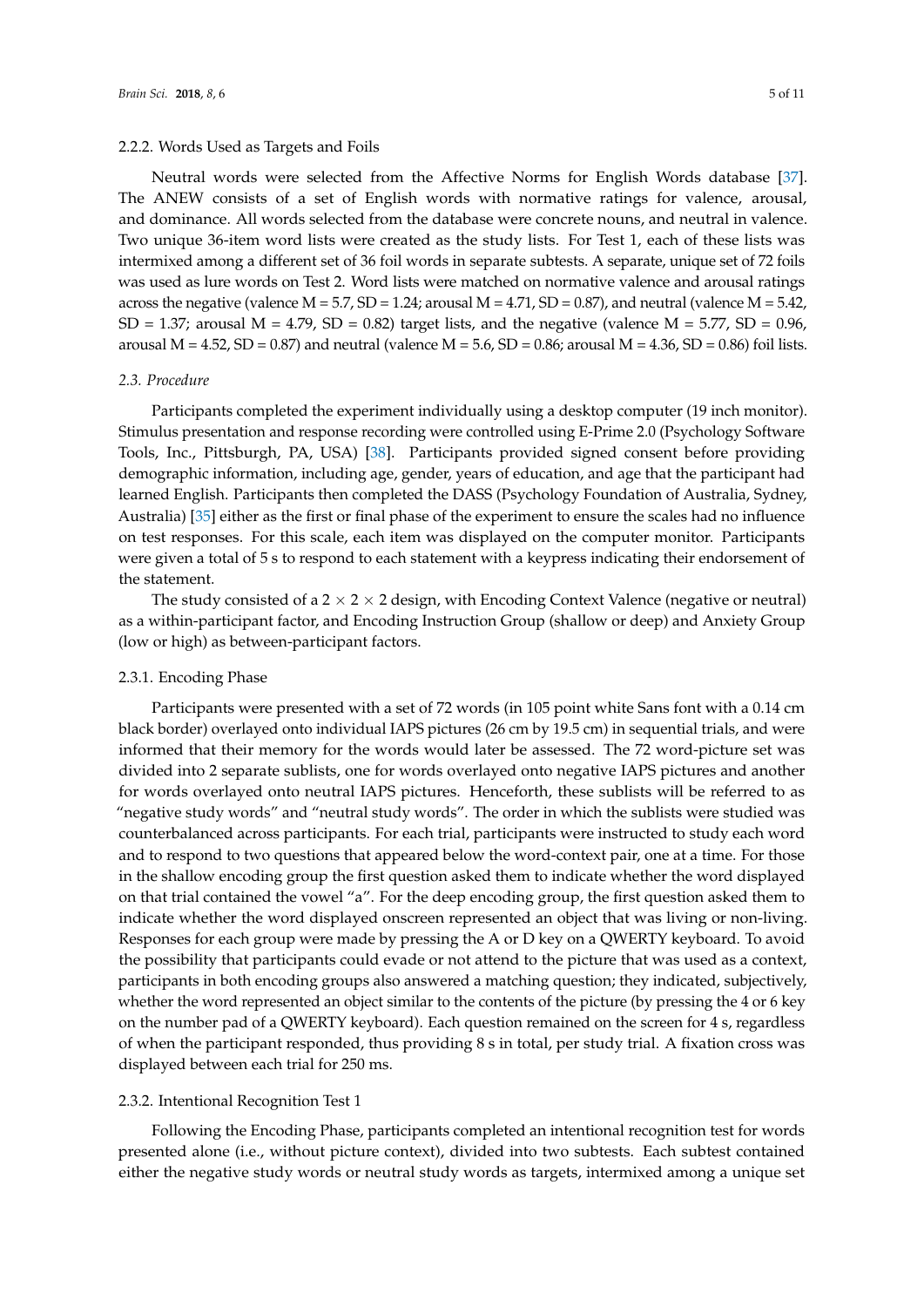of foil words. Thus, each subtest contained a total of 72 words (36 studied targets and 36 foils). The subtest containing the negative study words will be referred to as "negative recognition test"; and the subtest containing the neutral study words will be referred to as "neutral recognition test". On each recognition test trial, a word (in white Courier New font at 26 point) was shown in the centre of the computer monitor. Participants were instructed to determine whether the word was "old" or "new", by pressing the J or L key on a QWERTY keyboard. Each word remained on the screen until a response was provided, followed immediately by the subsequent target word. Prior to beginning a subtest, participants were told whether the target words were derived from either the sublist of negative study words or of neutral study words. The order in which each recognition subtest was completed was counterbalanced across participants.

#### 2.3.3. Incidental Recognition Test 2

A surprise recognition test was subsequently administered for the 36 foil words (same font and size as at encoding) from the negative and the 36 from the neutral recognition tests. These 72 foil words were intermixed among a brand new set of 72 foils, thus forming a recognition test totalling 144 words. Participants were told to identify a word as "old" if they remembered seeing it in the previous phase, or "new" (never seen in this experiment), by pressing the J or L key on a QWERTY keyboard.

#### **3. Results**

For Test 1, accuracy rates for target word memory were derived from the negative and neutral study sublists. Accuracy was calculated as hit rate (total hits divided by 36) minus false alarm rate (total false alarms divided by 36). For Test 2, accuracy rates were calculated as hit rate for foil words derived from the negative or neutral Test 1 subtest (total hits for each separate recognition test divided by 36) minus the overall false alarm rate on Test 2 (total false alarms divided by 72).

#### *3.1. Test 1: Intentional Recognition of Studied Targets*

We conducted a 2 (Recognition Test Valence: negative, neutral contexts)  $\times$  2 (Anxiety Groups: high, low trait anxiety groups)  $\times$  2 (Encoding Instruction Group: deep, shallow encoding groups) repeated measures ANOVA on accuracy rates for Test 1. Main effects were non-significant for Recognition Test Valence, Anxiety Group, or Encoding Instruction Group. Two-way and 3-way interactions were also non-significant. See Table [1](#page-5-0) for mean hit, false alarm and accuracy rates.

|                      | <b>Low Anxiety Group</b> |            | <b>High Anxiety Group</b> |                |  |
|----------------------|--------------------------|------------|---------------------------|----------------|--|
|                      | Deep                     | Shallow    | Deep                      | <b>Shallow</b> |  |
| <b>Hit Rate</b>      |                          |            |                           |                |  |
| Negative             | 0.69(0.21)               | 0.71(0.15) | 0.70(0.18)                | 0.70(0.13)     |  |
| Neutral              | 0.73(0.20)               | 0.68(0.11) | 0.68(0.24)                | 0.70(0.18)     |  |
| False Alarm Rate     |                          |            |                           |                |  |
| Negative             | 0.14(0.18)               | 0.08(0.07) | 0.15(0.24)                | 0.14(0.21)     |  |
| Neutral              | 0.10(0.19)               | 0.06(0.05) | 0.19(0.33)                | 0.12(0.21)     |  |
| <b>Accuracy Rate</b> |                          |            |                           |                |  |
| Negative             | 0.55(0.34)               | 0.64(0.16) | 0.55(0.40)                | 0.56(0.28)     |  |
| Neutral              | 0.63(0.35)               | 0.62(0.11) | 0.50(0.55)                | 0.59(0.28)     |  |

<span id="page-5-0"></span>**Table 1.** Test 1: Memory Performance for Participants with High versus Low Trait Anxiety in the Deep and Shallow Encoding Conditions.

#### *3.2. Test 2: Incidental Memory for Foils*

We conducted a 2 (Foil Valence: foils derived from the negative or neutral Test 1 blocks)  $\times$  2 (Anxiety Groups: high, low trait anxiety groups)  $\times$  2 (Encoding Instruction Group: deep, shallow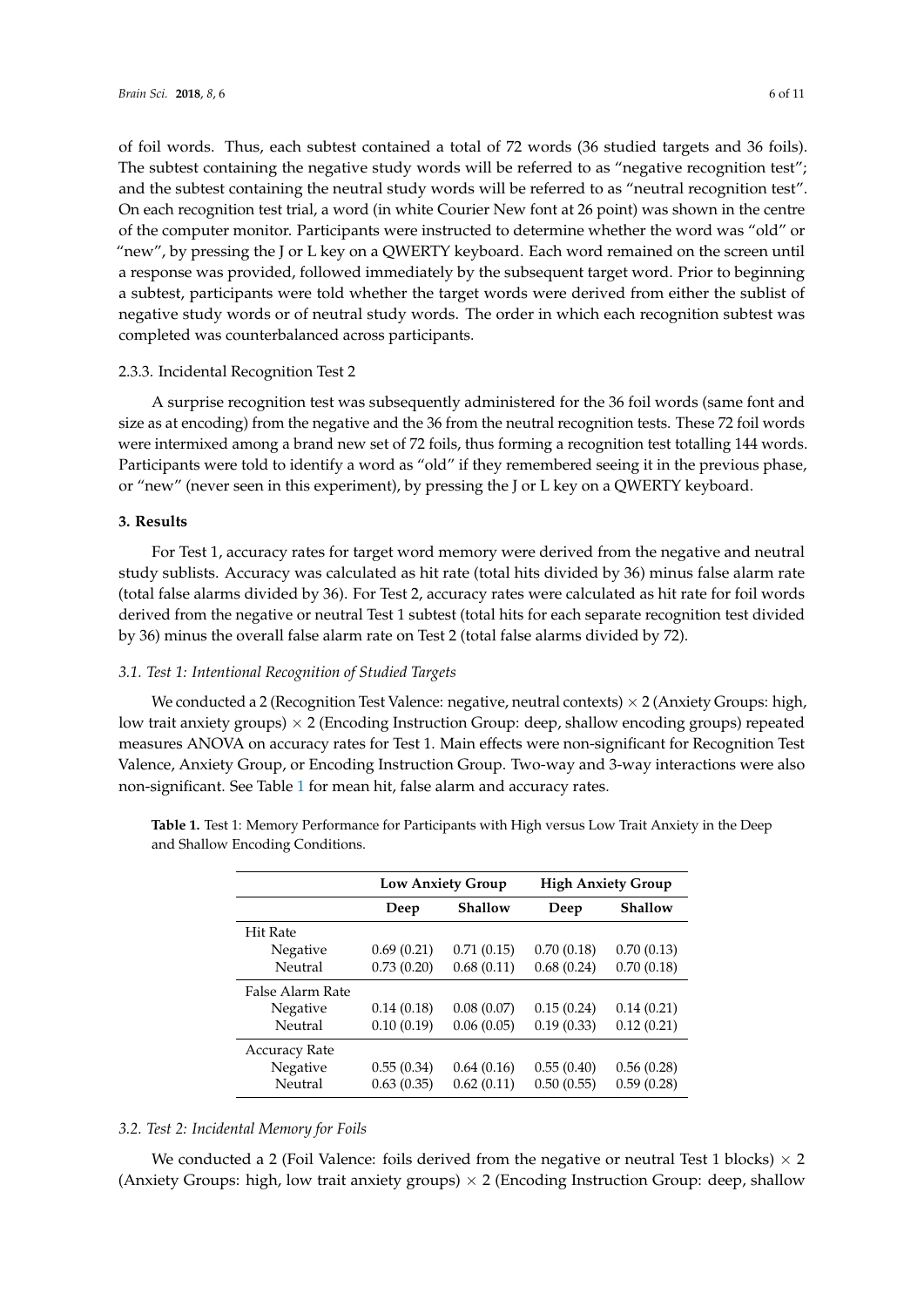encoding groups) repeated measures ANOVA on accuracy rate for Test 2 (see Table [2](#page-6-0) for means). All main effects were non-significant. All 2-way interactions were also non-significant. There was, however, a significant 3-way interaction (*F*(1, 76) = 4.46, MSE < 0.01, ηp<sup>2</sup> = 0.06, *p* < 0.04).

|                      | <b>Low Anxiety Group</b> |                | <b>High Anxiety Group</b> |                |
|----------------------|--------------------------|----------------|---------------------------|----------------|
|                      | Deep                     | <b>Shallow</b> | Deep                      | <b>Shallow</b> |
| <b>Hit Rate</b>      |                          |                |                           |                |
| Negative             | 0.78(0.17)               | 0.78(0.18)     | 0.72(0.19)                | 0.75(0.25)     |
| Neutral              | 0.76(0.16)               | 0.81(0.17)     | 0.72(0.21)                | 0.71(0.25)     |
| False Alarm Rate     |                          |                |                           |                |
| Negative             | 0.22(0.20)               | 0.23(0.10)     | 0.24(0.21)                | 0.22(0.18)     |
| Neutral              | 0.10(0.19)               | 0.06(0.05)     | 0.19(0.33)                | 0.12(0.21)     |
| <b>Accuracy Rate</b> |                          |                |                           |                |
| Negative             | 0.56(0.21)               | 0.55(0.14)     | 0.48(0.29)                | 0.54(0.26)     |
| Neutral              | 0.54(0.25)               | 0.59(0.14)     | 0.48(0.28)                | 0.50(0.28)     |

<span id="page-6-0"></span>**Table 2.** Test 2: Memory for Foils and False Alarm Rate for Participants with High versus Low Trait Anxiety in the Deep and Shallow Encoding Condition.

For the high anxiety group, when words were studied using a shallow encoding instruction, For the high anxiety group, when words were studied using a shallow encoding instruction, participants demonstrated a higher recognition accuracy for foils derived from the negative (M = 0.54, participants demonstrated a higher recognition accuracy for foils derived from the negative (M = 0.54,  $SD = 0.26$ ) recognition subtest, compared to the neutral (M = 0.50, SD = 0.28) subtest. The low anxiety group showed the opposite pattern, with accuracy being higher for foils derived from the neutral (March 2001)  $(M = 0.59, SD = 0.14)$  than negative  $(M = 0.55, SD = 0.14)$  subtest (see Figure [2\)](#page-6-1).

<span id="page-6-1"></span>



negative versus neutral foils did not differ reliably across anxiety groups. When words were studied using a deep mode of processing, however, the pattern of memory for

#### **4. Discussion**

**4. Discussion** In this study, we examined whether encoding of target words presented within a negative visual context could create a downstream recognition memory bias. We also assessed whether there were individual differences in the pattern of memory bias, particularly in those with high levels of anxiety, who are believed to be particularly sensitive to negative mindsets [30,39]. We found such a bias, indexed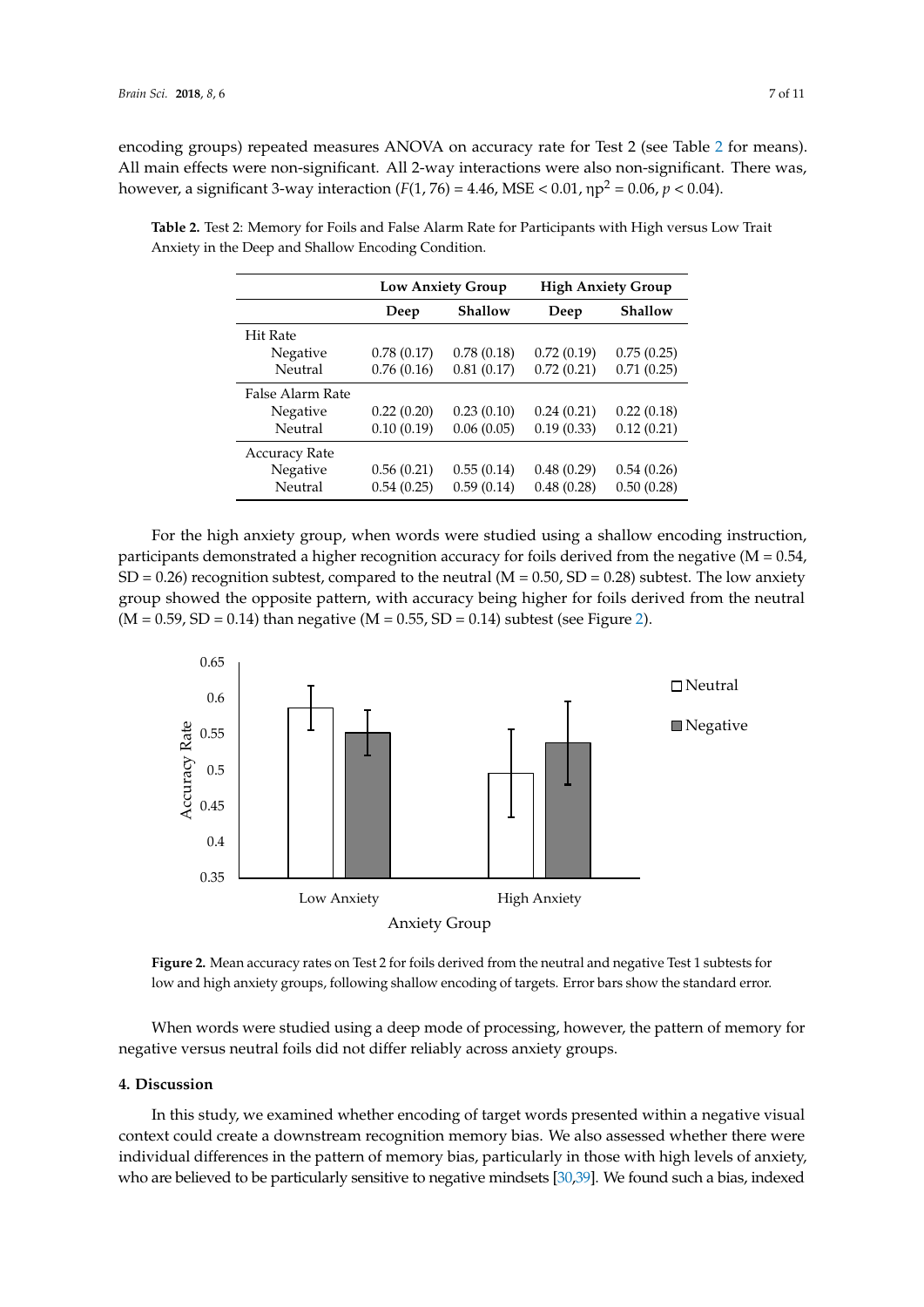by memory for foils on Test 2. That is, we found a significant Foil Valence  $\times$  Anxiety Group  $\times$  Encoding Instruction interaction: high trait anxiety participants who had studied words using a shallow encoding instruction demonstrated a higher accuracy rate for the "negatively-tinged" than the "neutrally-tinged" foils.

Results support both of our hypotheses. In cases where words were encoded shallowly, participants displayed higher recognition for target foil words initially encountered amongst target words learned in a negative context, though this memory advantage was seen only in participants with high trait anxiety. Findings from the study suggest that initial encoding context can indeed create a downstream memory bias, extending the source-constrained retrieval hypothesis to emotional contexts. Our results also suggest that negative encoding contexts produce a particularly salient bias for individuals characterised by high levels of anxiety. That is, memory for otherwise neutral stimuli, particularly among high anxiety individuals, may become grossly tainted by the mode of processing engaged when such stimuli are incidentally encountered. In being tainted by a negative mode of processing, or incidental stimuli (the foil words in our study), became more memorable.

Support for our interpretation comes from other studies showing that neutral stimuli incidentally presented, or associated with, a negative or threatening context can become tainted [\[40\]](#page-10-16). Otherwise neutral stimuli can indeed become affiliated with the retrieved threat-related information. As suggested by past related work, any memory enhancement that the individual harboured for the original threat then transfers to the neutral stimuli, making these incidental stimuli more memorable as well [\[26,](#page-10-1)[34\]](#page-10-8). Notably, in our study, the downstream memory bias for "negatively-tinged" foils was only demonstrated by participants with high trait anxiety. One possible explanation for this finding is that the amount of attentional resources directed toward threat-relevant or threat-related stimuli differ in those with high versus low anxiety. For high anxiety individuals, it has been shown that threat-relevant stimuli recruit significant attentional [\[27–](#page-10-2)[29\]](#page-10-3) and working memory [\[41\]](#page-10-17) resources. In being tainted by the negative context, the otherwise neutral stimuli may now occupy more working memory space, according for their enhanced memorability. In contrast to the high anxiety group, the low anxiety individuals showed the exact opposite pattern of effects on Test 2, whereby neutrally-tainted foil words were more salient than negatively-tainted foils. This pattern may have occurred because Test 2 consisted of intermixed trial types (both negative and neutral); another way to interpret our results is that the salience of the neutral foils relative to the negative ones was enhanced for those with low compared to high anxiety. That is, when memory for the set of foils was examined, the low anxiety individuals preferentially accessed the neutral ones. In contrast, high anxiety individuals preferentially searched for, or distributed their attention towards, sources of threat, accounting for their higher memory for the negative over neutral foils.

Previous research has explored constrained memory search for words that were encoded with various levels of processing [\[1,](#page-9-0)[2](#page-9-1)[,10\]](#page-9-8). In these studies, participants demonstrated a recognition bias for foils derived from tests of words that had initially been processed deeply, as opposed to shallowly. In our study, however, we manipulated the level of processing across groups, and failed to find a main effect of depth of processing on Test 2 performance. In fact, there were no differences between the groups until Anxiety Group and Foil Valence were taken into consideration. Unlike many other studies exploring constrained memory search [\[2,](#page-9-1)[12](#page-9-10)[–15\]](#page-9-11), our study implemented an emotional context manipulation in conjunction with a depth of processing instruction at the time of encoding. The discrepancy between the findings in our study and those of prior works suggests that the inclusion of an emotional context at encoding altered the eventual downstream memory bias, reducing any effect from depth of processing alone. One possible explanation is that there is a maximal amount of benefit a target can receive from a particular encoding strategy. As a consequence of studying words using a deep encoding instruction, the further benefit offered by negative emotional valence could not be observed (i.e., memory performance was already high). In contrast to the deep instruction, a shallow mode of processing offers relatively less benefit to memory. Here the negative contexts had more leeway to provide an observable benefit.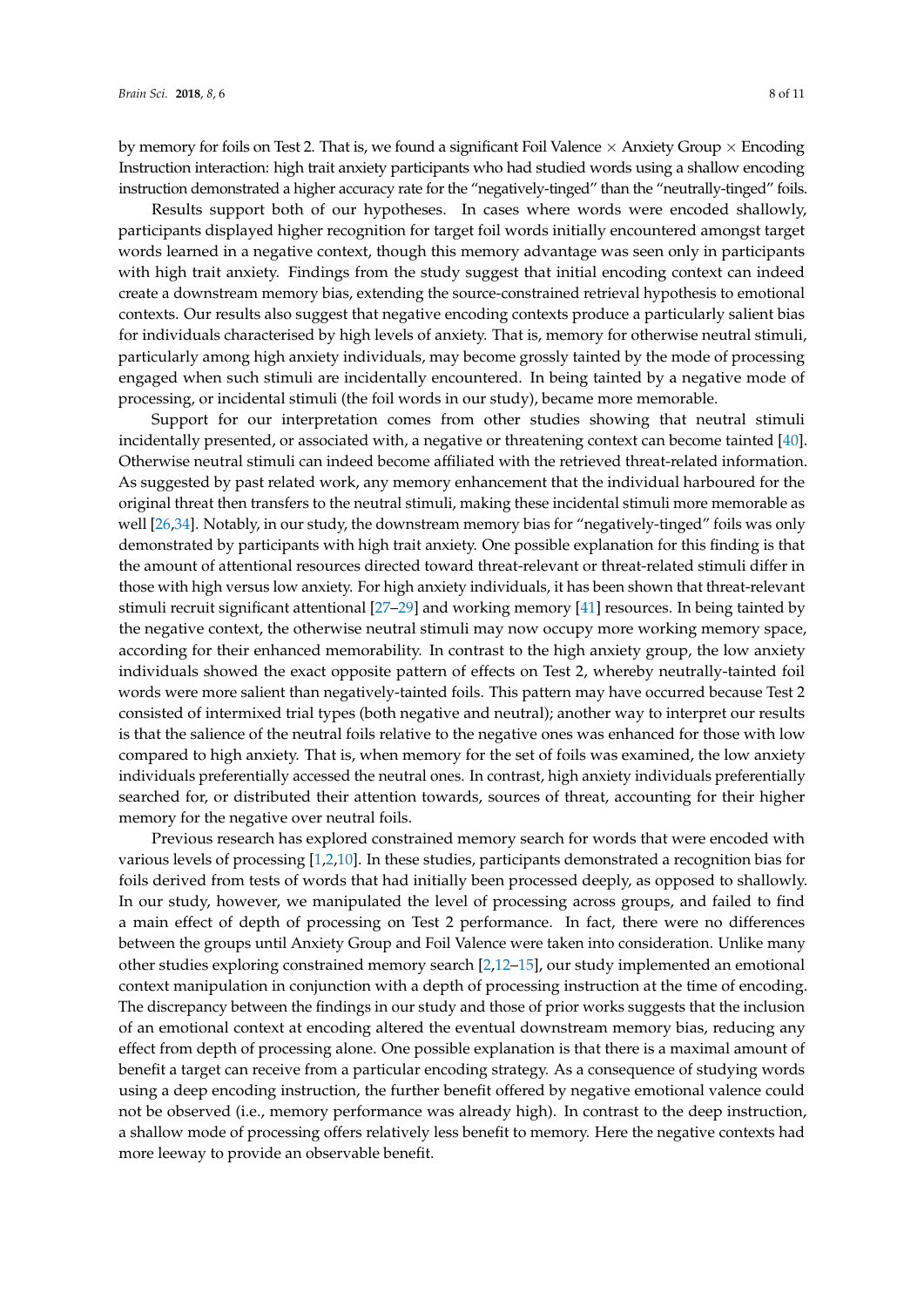Another possible explanation is that processing words using a deep rather than shallow encoding instruction diverts attention away from the emotional context. A deep encoding instruction asks the participant to purposely think of the meaning of that target word, and focuses attention and cognitive thought on other items/words associated with the word's meaning. Conversely, words encoded using a shallow instruction are less likely to link to semantic associations as the focus of attention is instead on decoding the physical features of the lettering used to spell it (i.e., whether there is the vowel "a" in the word). This may allow more availability of resources to be devoted to processing the valence of the underlying visual image. Importantly it was only those with high, and not low, anxiety who were sensitive to the biasing effect of the negatively valenced image.

One aspect of our data which requires further explanation, however, is the absence of the expected memory advantage for negative target words on Test 1. The lack of effect may have occurred because our chosen visual negative contexts produced inconsistent affective responses across participants. That is, in our study, the images used as negative contexts consisted of a wide variety of content (e.g., blood, cemeteries, automobile accidents). As suggested by Radomsky and Rachman [\[42\]](#page-10-18), a memory advantage for emotional material might only be evident with stimuli that are particularly threatening to that individual. Due to the variety of negative images used in our study, a given participant might have considered one picture threatening, stimulating a high affective response, whereas another participant might not have perceived the same image as a threat. For example, one participant may be upset by the sight of blood shown in some of the pictures, whereas others may not. We should not expect a memory advantage for a word accompanied by a non-threatening picture, since the taint of a non-threatening picture would effectively be similar to that from a neutral picture. Future studies could examine a possible downstream memory effect when the visual context at study is more consistently related to a specific threat, in subgroups of anxious participants (e.g., spider pictures in spider-phobics).

Why then was there a downstream effect on memory for the foils? Guez and Naveh-Benjamin [\[43\]](#page-10-19) suggest that the influence of a particular manipulation on memory (in their case divided attention, and here, emotional context) may become more pronounced over longer time frames, as consolidation of the memory takes place. Given the relatively short amount of elapsed time between study and Test 1 in our paradigm, the benefit conferred to targets overlayed onto negative versus neutral contexts may not have yet emerged. That is, memory for the neutral-context targets was high, though if we had delayed Test 1, it is possible that differential forgetting may have occurred, allowing us to see the expected memorial benefit for targets encoded within a negative context. Given our paradigm, it is therefore even more remarkable that we observed the memory for foils effect on Test 2, for the foils initially encountered during the negative Test 1 subtest. Clearly our manipulation of context produced some difference in how the "negative-context" versus "neutral-context" targets were subsequently evaluated, and this differential evaluation was inadvertently applied to the foils contained on each test, resulting in the differential memory for foils. Alternatively, participants may not have encoded as deeply or with as salient of an emotional tag during our encoding phase due to the pictures being presented in the background. However, the categorical membership of all the words in Test 1 as negative or neutral was likely reinforced through our instructions for Test 1, in which we informed the participant they would perform a recognition test for either the words overlayed onto negative or neutral pictures. When completing Test 1, informing participants of the origin of the set of words in each subtest may have brought the images back to mind, contributing to the subsequent emotionality boost we observed on Test 2 for the foils.

#### **5. Conclusions**

Results support our hypothesis that initial encoding context (whether negative or neutral) can influence later memory for incidental stimuli (the foils). In the framework of our research question, emotional events from the past can taint our perception of the present, making current circumstances more memorable. When we constrain our memory search to information or events encountered within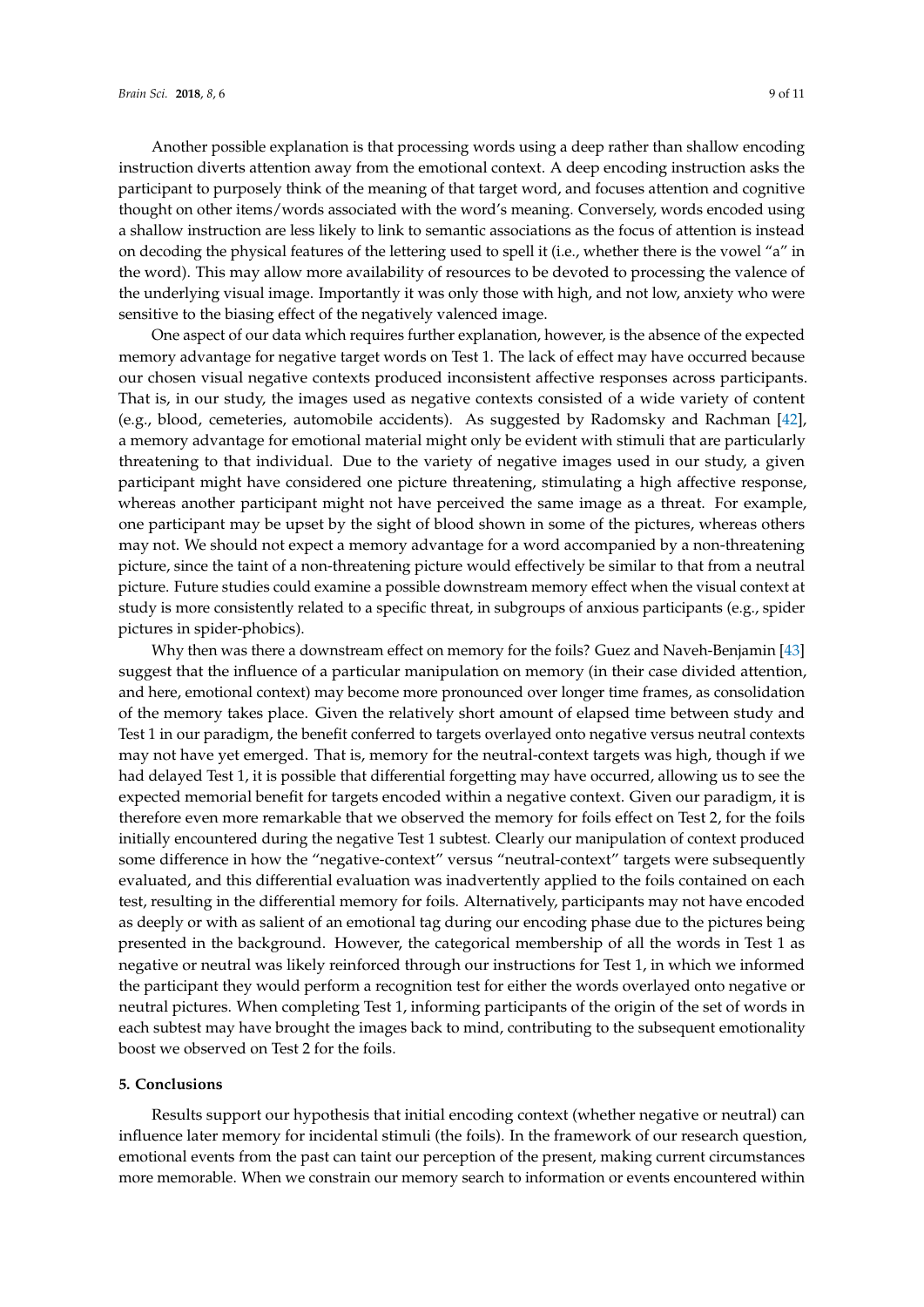a negative context, or learnt using a negative mode of processing, some memory benefit held by those thoughts may be conferred unto incidental stimuli within our current environment. Of note, this downstream memory bias was significant only in individuals with high levels of trait anxiety. Our findings suggest that anxiety can engender a mode of cognitive processing that taints or colours otherwise neutral information.

**Acknowledgments:** Sources of Funding: this project was supported by a Discovery grant from the Natural Sciences and Engineering Research Council of Canada awarded to author M.A.F.

**Author Contributions:** All authors contributed to the design and conduct and data management of the study.

**Conflicts of Interest:** The authors declare no conflict of interest.

#### **References**

- <span id="page-9-0"></span>1. Jacoby, L.L.; Shimizu, Y.; Daniels, K.A.; Rhodes, M. Modes of cognitive control in recognition and source memory: Depth of retrieval. *Psychon. Bull. Rev.* **2005**, *12*, 852–857. [\[CrossRef\]](http://dx.doi.org/10.3758/BF03196776) [\[PubMed\]](http://www.ncbi.nlm.nih.gov/pubmed/16524001)
- <span id="page-9-1"></span>2. Danckert, S.L.; MacLeod, C.M.; Fernandes, M.A. Source-constrained retrieval influences the encoding of new information. *Mem. Cogn.* **2011**, *39*, 1374–1386. [\[CrossRef\]](http://dx.doi.org/10.3758/s13421-011-0117-9) [\[PubMed\]](http://www.ncbi.nlm.nih.gov/pubmed/21647810)
- <span id="page-9-2"></span>3. Fox, E.; Russo, R.; Dutton, K. Attentional bias for threat: Evidence for delayed disengagement from emotional faces. *Cogn. Emot.* **2002**, *16*, 355–379. [\[CrossRef\]](http://dx.doi.org/10.1080/02699930143000527) [\[PubMed\]](http://www.ncbi.nlm.nih.gov/pubmed/18273395)
- 4. Fox, E.; Russo, R.; Bowles, R.; Dutton, K. Do threatening stimuli draw or hold visual attention in subclinical anxiety? *J. Exp. Psychol. Gen.* **2001**, *130*, 681–700. [\[CrossRef\]](http://dx.doi.org/10.1037/0096-3445.130.4.681) [\[PubMed\]](http://www.ncbi.nlm.nih.gov/pubmed/11757875)
- <span id="page-9-3"></span>5. Huijding, J.; de Jong, P.J. A pictorial version of the extrinsic affective simon task: Sensitivity to generally affective and phobia-relevant stimuli in high and low spider fearful individuals. *Exp. Psychol.* **2005**, *52*, 289–295. [\[CrossRef\]](http://dx.doi.org/10.1027/1618-3169.52.4.289) [\[PubMed\]](http://www.ncbi.nlm.nih.gov/pubmed/16302537)
- <span id="page-9-4"></span>6. Morris, C.D.; Bransford, J.D.; Franks, J.J. Levels of processing versus transfer appropriate processing. *J. Verbal Learn. Verbal Behav.* **1977**, *16*, 519–533. [\[CrossRef\]](http://dx.doi.org/10.1016/S0022-5371(77)80016-9)
- <span id="page-9-5"></span>7. Kolers, P.A. Remembering operations. *Mem. Cogn.* **1973**, *1*, 347–355. [\[CrossRef\]](http://dx.doi.org/10.3758/BF03198119) [\[PubMed\]](http://www.ncbi.nlm.nih.gov/pubmed/24214568)
- <span id="page-9-6"></span>8. Kolers, P.A.; Roediger, H.L. Procedures of mind. *J. Verbal Learn. Verbal Behav.* **1984**, *23*, 425–449. [\[CrossRef\]](http://dx.doi.org/10.1016/S0022-5371(84)90282-2)
- <span id="page-9-7"></span>9. Roediger, H.L., III; Gallo, D.A.; Geraci, L. Processing approaches to cognition: The impetus from the levels-of-processing framework. *Memory* **2002**, *10*, 319–332. [\[PubMed\]](http://www.ncbi.nlm.nih.gov/pubmed/12396644)
- <span id="page-9-8"></span>10. Jacoby, L.L.; Shimizu, Y.; Velanova, K.; Rhodes, M.G. Age differences in depth of retrieval: Memory for foils. *J. Mem. Lang.* **2005**, *52*, 493–504. [\[CrossRef\]](http://dx.doi.org/10.1016/j.jml.2005.01.007)
- <span id="page-9-9"></span>11. Shimizu, Y.; Jacoby, L.L. Similarity-guided depth of retrieval: Constraining at the front end. *Can. J. Exp. Psychol.* **2005**, *59*, 17–21. [\[CrossRef\]](http://dx.doi.org/10.1037/h0087455) [\[PubMed\]](http://www.ncbi.nlm.nih.gov/pubmed/15832628)
- <span id="page-9-10"></span>12. Alban, M.W.; Kelley, C.M. Variations in constrained retrieval. *Mem. Cogn.* **2012**, *40*, 681–692. [\[CrossRef\]](http://dx.doi.org/10.3758/s13421-012-0185-5) [\[PubMed\]](http://www.ncbi.nlm.nih.gov/pubmed/22297425)
- 13. Halamish, V.; Goldsmith, M.; Jacoby, L.L. Source-constrained recall: Front-end and back-end control of retrieval quality. *J. Exp. Psychol. Learn. Mem. Cogn.* **2012**, *38*, 1–15. [\[CrossRef\]](http://dx.doi.org/10.1037/a0025053) [\[PubMed\]](http://www.ncbi.nlm.nih.gov/pubmed/21859234)
- 14. Kantner, J.; Lindsay, D.S. Top-down constraint on recognition memory. *Mem. Cogn.* **2013**, *41*, 465–479. [\[CrossRef\]](http://dx.doi.org/10.3758/s13421-012-0265-6) [\[PubMed\]](http://www.ncbi.nlm.nih.gov/pubmed/23180311)
- <span id="page-9-11"></span>15. Marsh, R.L.; Meeks, J.T.; Cook, G.I.; Clark-Foos, A.; Hicks, J.L.; Brewer, G.A. Retrieval constraints on the front end create differences in recollection on a subsequent test. *J. Mem. Lang.* **2009**, *61*, 470–479. [\[CrossRef\]](http://dx.doi.org/10.1016/j.jml.2009.06.005)
- <span id="page-9-12"></span>16. Buckner, R.L.; Wheeler, M.E.; Sheridan, M.A. Encoding processes during retrieval tasks. *J. Cogn. Neurosci.* **2001**, *13*, 406–415. [\[CrossRef\]](http://dx.doi.org/10.1162/08989290151137430) [\[PubMed\]](http://www.ncbi.nlm.nih.gov/pubmed/11371316)
- <span id="page-9-13"></span>17. Rugg, M.D.; Johnson, J.D.; Park, H.; Uncapher, M.R. Encoding-retrieval overlap in human episodic memory: A functional neuroimaging perspective. *Prog. Brain Res.* **2008**, *169*, 339–352. [\[PubMed\]](http://www.ncbi.nlm.nih.gov/pubmed/18394485)
- <span id="page-9-14"></span>18. Vogelsang, D.A.; Bonnici, H.M.; Bergstrom, Z.M.; Ranganath, C.; Simons, J.S. Goal-directed mechanisms that constrain retrieval predict subsequent memory for new "foil" information. *Neuropsychologia* **2016**, *89*, 356–363. [\[CrossRef\]](http://dx.doi.org/10.1016/j.neuropsychologia.2016.07.016) [\[PubMed\]](http://www.ncbi.nlm.nih.gov/pubmed/27431039)
- <span id="page-9-15"></span>19. Bradley, M.M.; Greenwald, M.K.; Petry, M.C.; Lang, P.J. Remembering pictures: Pleasure and arousal in memory. *J. Exp. Psychol. Learn. Mem. Cogn.* **1992**, *18*, 379–390. [\[CrossRef\]](http://dx.doi.org/10.1037/0278-7393.18.2.379) [\[PubMed\]](http://www.ncbi.nlm.nih.gov/pubmed/1532823)
- 20. Danion, J.M.; Kauffmann-Muller, F.; Grange, D.; Zimmermann, M.; Greth, P. Affective valence of words, explicit and implicit memory in clinical depression. *J. Affect. Disord.* **1995**, *34*, 227–234. [\[CrossRef\]](http://dx.doi.org/10.1016/0165-0327(95)00021-E)